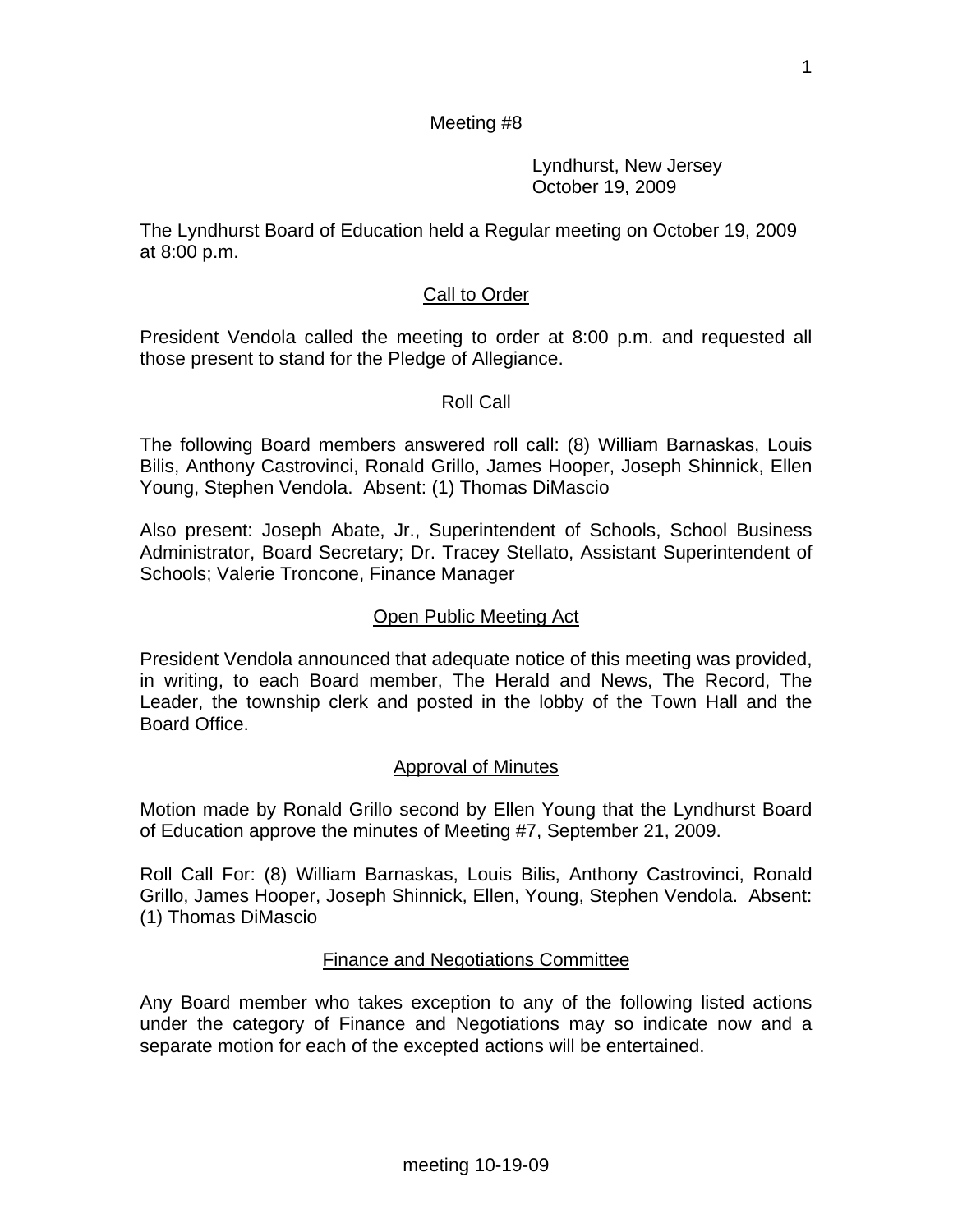Motion made by James Hooper second by Ronald Grillo that the following Finance and Negotiations actions of the Board numbered 1 through 6 exception actions be adopted.

Roll Call For: (8) William Barnaskas, Louis Bilis, Anthony Castrovinci, Ronald Grillo, James Hooper, Joseph Shinnick, Ellen Young, Stephen Vendola. Absent: (1) Thomas DiMascio

- 1. BE IT RESOLVED, by the Lyndhurst Board of Education that it has received and accepts the financial reports of the Secretary and Treasurer of School Monies for the month ended September 30, 2009 and certifies that the reports indicate that no major account or fund is overexpended in violation of NJAC 6A:23-2.11(a) and that sufficient funds are available to meet the district's financial obligations for the remainder of the school year. A copy of the certification shall be included in the minutes.
- 2. BE IT RESOLVED, that the payroll for the month ended September 30, 2009 be and the same is hereby approved and ordered paid:

| Payroll | \$1,515,149.91            |
|---------|---------------------------|
| Fund 16 | \$146,616.00              |
| Fund 17 | 5,676.00<br>$\mathcal{S}$ |
|         |                           |
| Total   | \$1,667,441.91            |

3. BE IT RESOLVED, that the attached list of supplies received and services rendered to the Board of Education of the Township of Lyndhurst, County of Bergen, for the month ended October 19, 2009 be and the same are hereby approved and ordered paid:

| Charter School (Fund 10)<br><b>Current Expense (Fund 11)</b><br>Special Revenue (Fund 20)<br>Debt Service (Fund 40) | \$<br>\$ | 1,525.00<br>\$1,311,103.32<br>321,564.63<br>34,673.75 |
|---------------------------------------------------------------------------------------------------------------------|----------|-------------------------------------------------------|
| Total                                                                                                               |          | \$1,668,866.70                                        |
| <b>General Ledger</b>                                                                                               | S.       | 109,628.22                                            |
| Accounts Payable (Fund 11)                                                                                          | S        | 180.00                                                |
| Account Payable (Fund 20)                                                                                           | S        | 3,412.65                                              |

4. BE IT RESOLVED, that the ACCP/BCCP supplies received and services rendered to the Board of Education of the Township of Lyndhurst, County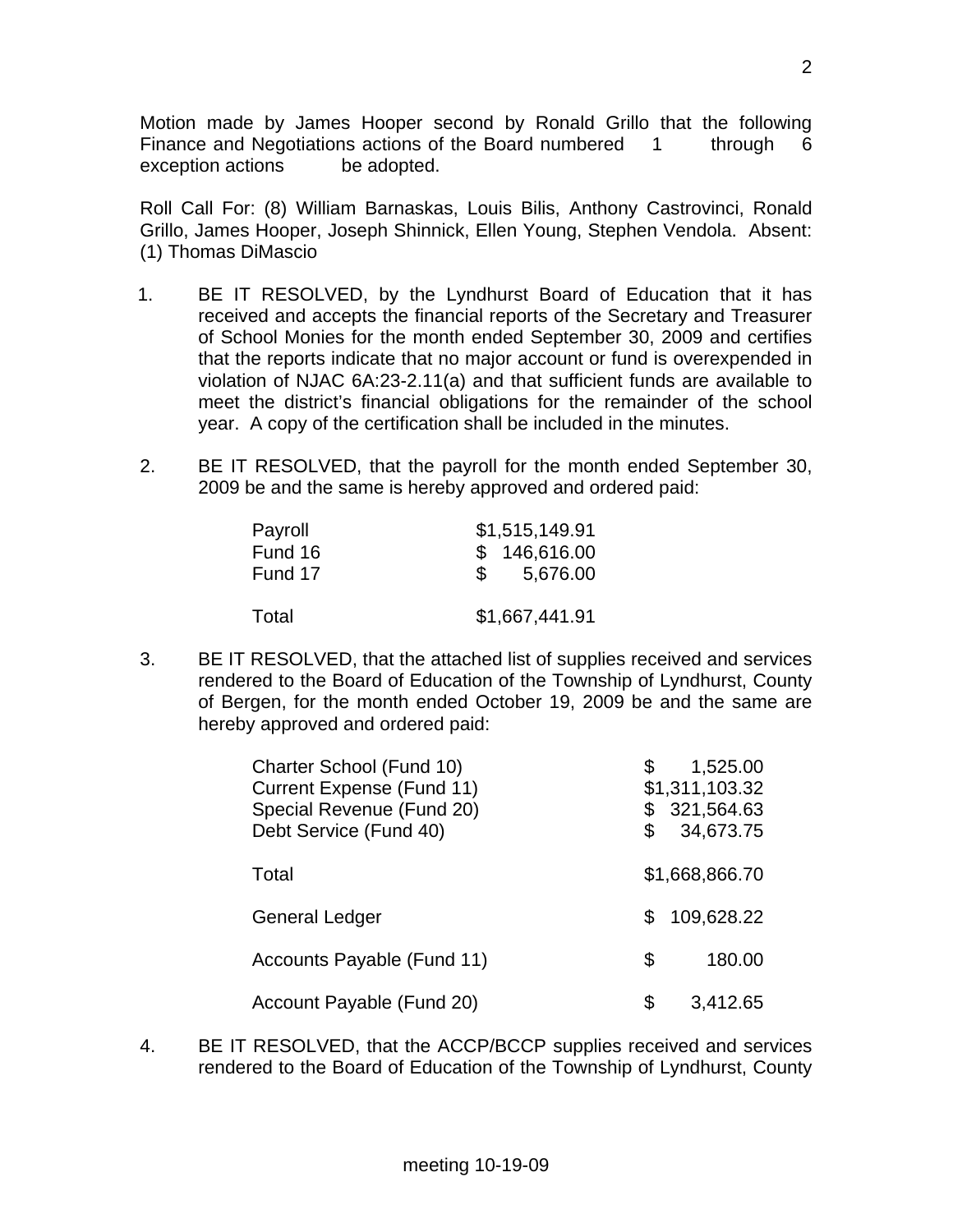of Bergen, for the month of September 2009, be and the same are hereby approved and ordered paid:

| <b>Payroll/Payroll Taxes</b> | \$3,860.27 |
|------------------------------|------------|
| Supplies/Telephone/Misc      | \$355.94   |
| <b>Tuition Refunds</b>       | $-0 -$     |
| Total                        | \$4,216.21 |

5. BE IT RESOLVED, that cafeteria services rendered to the Board of Education of the Township of Lyndhurst, County of Bergen, for the month of September 2009, be and the same are hereby approved and ordered paid:

Payroll/Payroll Taxes \$9,942.92

6. BE IT RESOLVED, that the Lyndhurst Board of Education approve the attached transfers for the month of September 2009.

#### Facilities and District Planning Committee

Any Board member who takes exception to any of the following listed actions under the category of Facilities and District Planning may so indicate now and a separate motion for each of the excepted actions will be entertained.

Motion made by Ronald Grillo second by Ellen Young that the following Facilities and District Planning actions of the Board numbered 1 through 1 exception actions be adopted.

Roll Call For: (8) William Barnaskas, Louis Bilis, Anthony Castrovinci, Ronald Grillo, James Hooper, Joseph Shinnick, Ellen Young, Stephen Vendola. Absent: (1) Thomas DiMascio

1. WHEREAS, the Department of Education requires New Jersey School Districts to submit three-year maintenance plans documenting "required" maintenance activities for each of its public school facilities, and

 WHEREAS, the required maintenance activities as listed in the attached document for the various school facilities of Lyndhurst Public Schools are consistent with these requirements, and

 WHEREAS, all past and planned activities are reasonable to keep school facilities open and safe for use or in their original condition and to keep their system warranties valid,

 NOW THEREFORE BE IT RESOLVED, that the Lyndhurst Public Schools hereby authorizes the school business administrator to submit the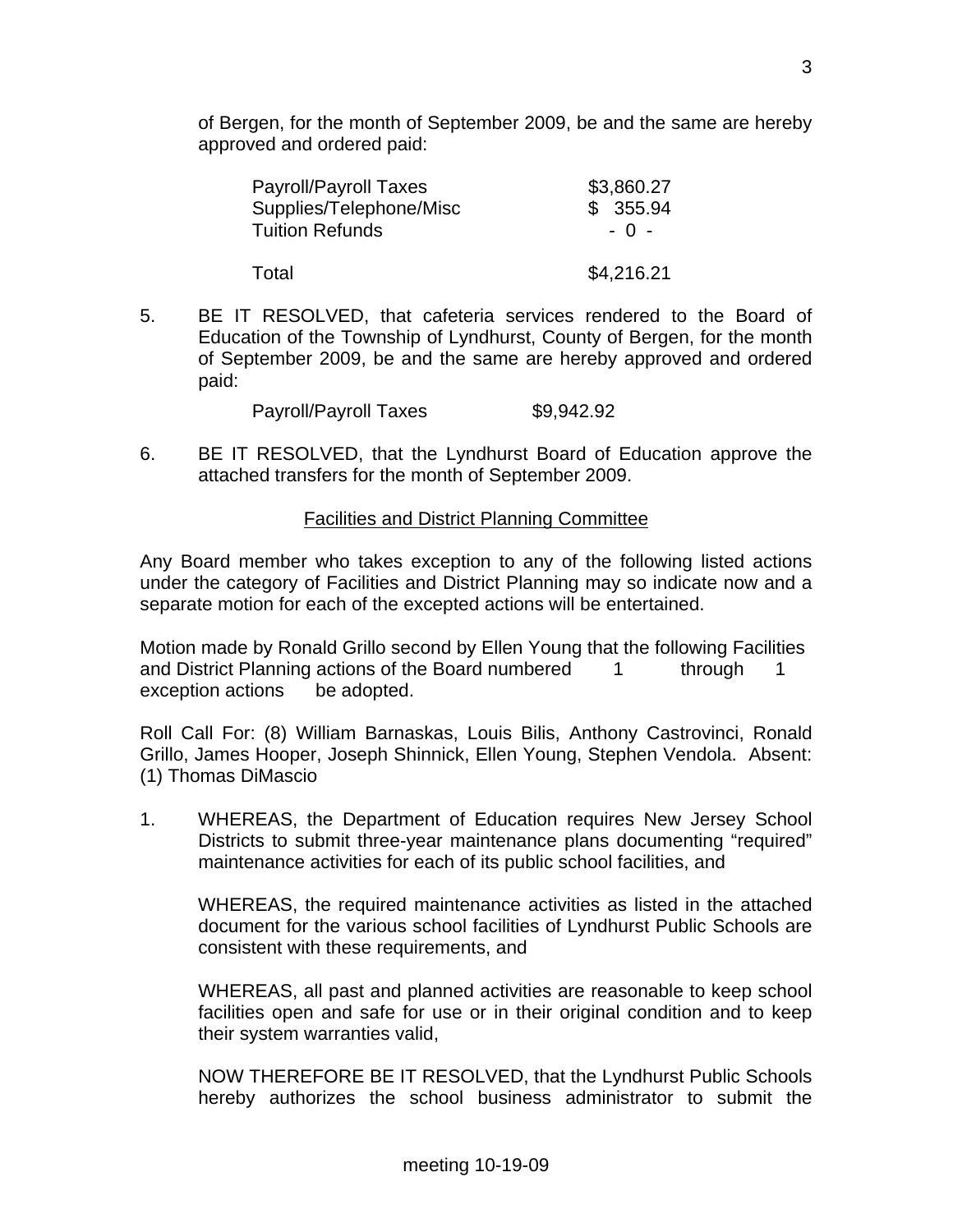attached Comprehensive Maintenance Plan for Lyndhurst Public School in compliance with Department of Education requirements.

# Community Relations Committee

Any Board member who takes exception to any of the following listed actions under the category of Community Relations may so indicate now and a separate motion for each of the excepted actions will be entertained.

Motion made by Joseph Shinnick second by Ronald Grillo that the following Community Relations actions of the Board numbered 1 through 1 exception actions be adopted.

Roll Call For: (8) William Barnaskas, Louis Bilis, Anthony Castrovinci, Ronald Grillo, James Hooper, Joseph Shinnick, Ellen Young, Stephen Vendola. Absent: (1) Thomas DiMascio

1. BE IT RESOLVED, that the Lyndhurst Board of Education adopt a "Making the Grade" Program and accept donations from Louis J. Stellato, III and each school's account as follows:

| <b>Columbus School</b>       | \$90.00  |
|------------------------------|----------|
| <b>Franklin School</b>       | \$180.00 |
| Jefferson School             | \$180.00 |
| Lincoln School               | \$180.00 |
| Roosevelt School             | \$180.00 |
| <b>Washington School</b>     | \$180.00 |
| <b>Lyndhurst High School</b> | \$120.00 |
|                              |          |
|                              |          |

Louis J. Stellato, III **\$300.00** 

# Rules and Regulations Committee

Any Board member who takes exception to any of the following listed actions under the category of Rules and Regulations may so indicate now and a separate motion for each of the excepted actions will be entertained.

Motion made by William Barnaskas second by Ronald Grillo that the following Rules and Regulations actions of the Board numbered 1 through 4 exception actions be adopted.

Roll Call For: (8) William Barnaskas, Louis Bilis, Anthony Castrovinci, Ronald Grillo, James Hooper, Joseph Shinnick, Ellen Young, Stephen Vendola. Absent: (1) Thomas DiMascio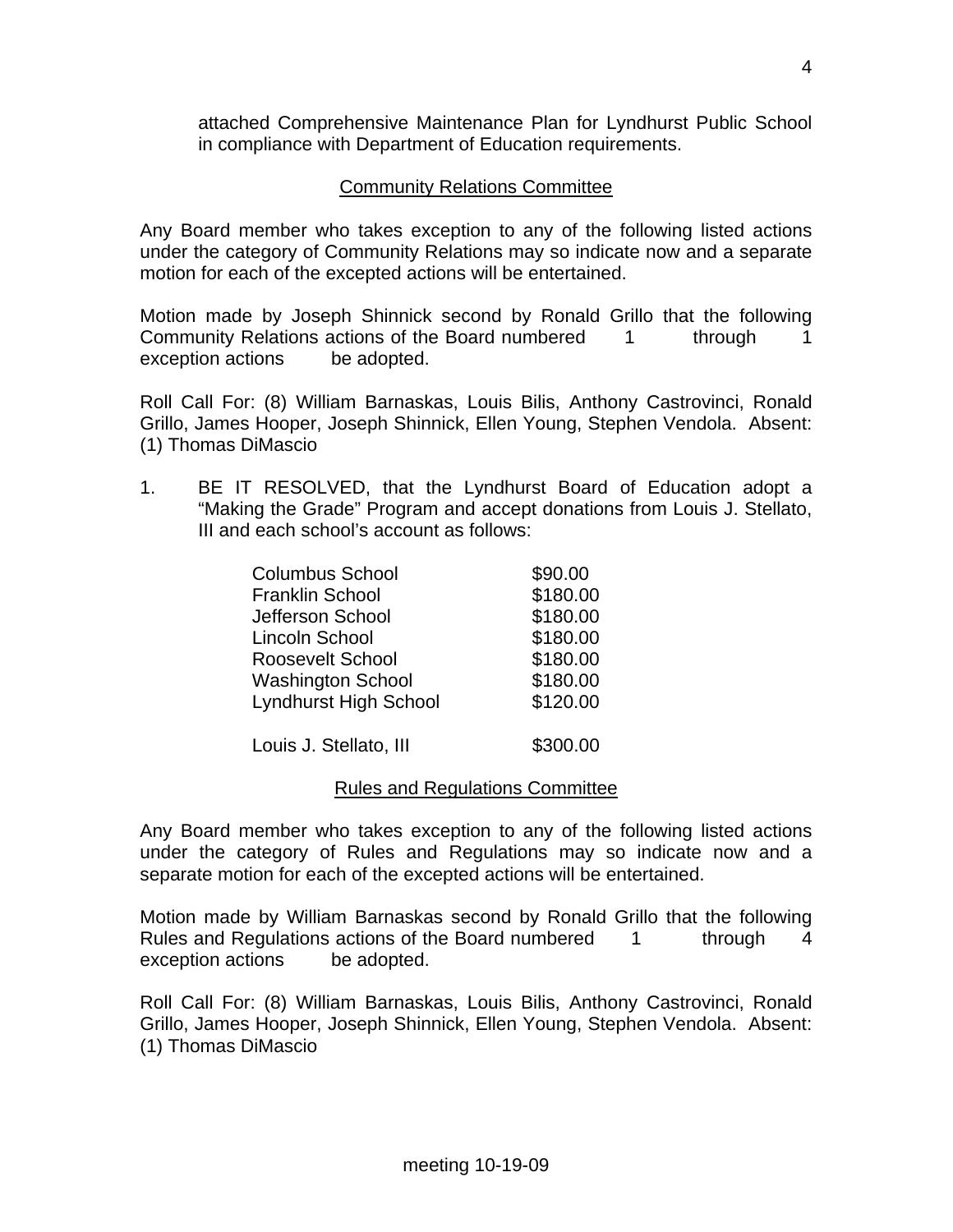1. BE IT RESOLVED, that the Lyndhurst Board of Education approve the following resolution proclaiming American Education Week, November 16  $-20, 2009.$ 

WHEREAS, public schools are the backbone of our democracy, providing young people with the tools they'll need to maintain our nation's precious values of freedom, civility, and equality; and

WHEREAS, by equipping young Americans with both practical skills and broader intellectual abilities, schools give them hope for, and access to, a productive future; and

WHEREAS, education employees, be they custodians or teachers, us drivers or librarians work tirelessly to serve our children and communities with care and professionalism; and

WHEREAS, schools are community linchpins, bringing together adults and children, educators and volunteers, business leaders and elected officials in a common enterprise;

NOW, THEREFORE, I, Stephen Vendola, serving as president of the Lyndhurst Board of Education do hereby proclaim November 16 – 20, 2009 as the annual observance of American Education Week.

2. BE IT RESOLVED, that the Lyndhurst Board of Education approve the attached revised policies:

| Policy 6174<br>$(2^{nd}$ reading)    | <b>Summer Programs</b>                                                                      |
|--------------------------------------|---------------------------------------------------------------------------------------------|
| Policy 4117.52<br>$(2^{nd}$ reading) | <b>Staff Use of Internet Social Networks</b><br>and Other Forms Electronic<br>Communication |

3. BE IT RESOLVED, that the Lyndhurst Board of Education approve the following use of school facilities:

| Organization                 | Place                          | Time, Date, Purpose                                    |
|------------------------------|--------------------------------|--------------------------------------------------------|
| <b>Washington School PTA</b> | Washington<br>Gym              | 9:30 am-10:30 am<br>10/1/09<br><b>Class Mother Tea</b> |
| <b>Washington School PTA</b> | Washington Gym<br>& Playground | 5:00 pm-10:00 pm<br>10/29/09<br><b>Trunk or Treat</b>  |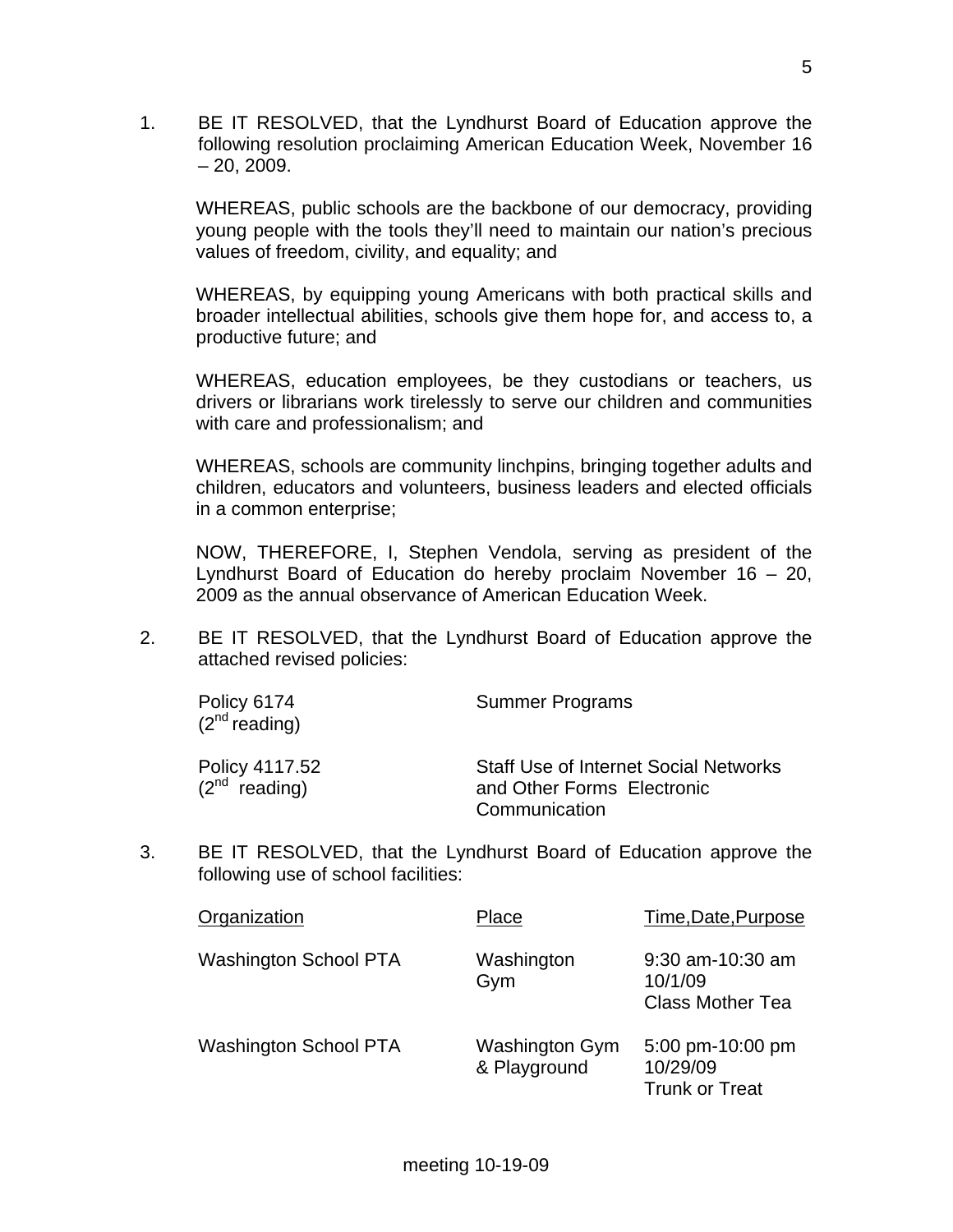| Jefferson School PTA                                  | Jefferson Gym                                          | 9:00 am-3:00 pm<br>10/6,7/09<br><b>Book Fair</b>                                                                                  |
|-------------------------------------------------------|--------------------------------------------------------|-----------------------------------------------------------------------------------------------------------------------------------|
| Jefferson School PTA                                  | Jefferson Gym<br>Parking Lot                           | 6:00 pm-10:00 pm<br>10/30/09<br><b>Trunk or Treat</b>                                                                             |
| Jefferson School PTA                                  | Jefferson Gym                                          | 6:30 pm-9:00 pm<br>9/29/09<br><b>PTA Meeting</b>                                                                                  |
| Lyndhurst HS Class of '69<br><b>Reunion Committee</b> | Lyndhurst HS<br><b>Room 110</b>                        | 7:30 pm-9:00 pm<br>10/1/09<br>Committee Mtg.                                                                                      |
| <b>LHS Football</b><br><b>Mama Bears</b>              | Lyndhurst HS<br>Cafeteria                              | 5:30 pm-8:00 pm<br>10/1,8,22,29/09<br>4:30 pm-7:00 pm<br>9/25;10/16;11/6<br>4:00 pm-8:30 pm<br>11/25/09<br><b>Football Dinner</b> |
| <b>Washington School PTA</b>                          | Washington Gym                                         | 9:00 am-3:00 pm<br>11/10,11/09<br>4/14,15/10<br><b>Book Fair</b>                                                                  |
| <b>Washington School PTA</b>                          | Washington Gym                                         | 1:00 pm-3:00 pm<br>10/16/09<br><b>Book Swap</b>                                                                                   |
| Columbus/Lincoln PTA                                  | Lincoln School<br>Art Rm/All Purpose 9/10/07; 11/10/09 | 6:30 pm-8:30 pm<br><b>PTA Meeting</b>                                                                                             |
| Lyndhurst Parks Dept.                                 | Lyndhurst HS<br>Gym                                    | 12:00 pm-5:00 pm<br>12/6,20,27/09;<br>1/10,17, 24,31;<br>2/7, 14, 21, 28;<br>3/7,14,21,28/10<br>Boys'<br><b>Basketball Games</b>  |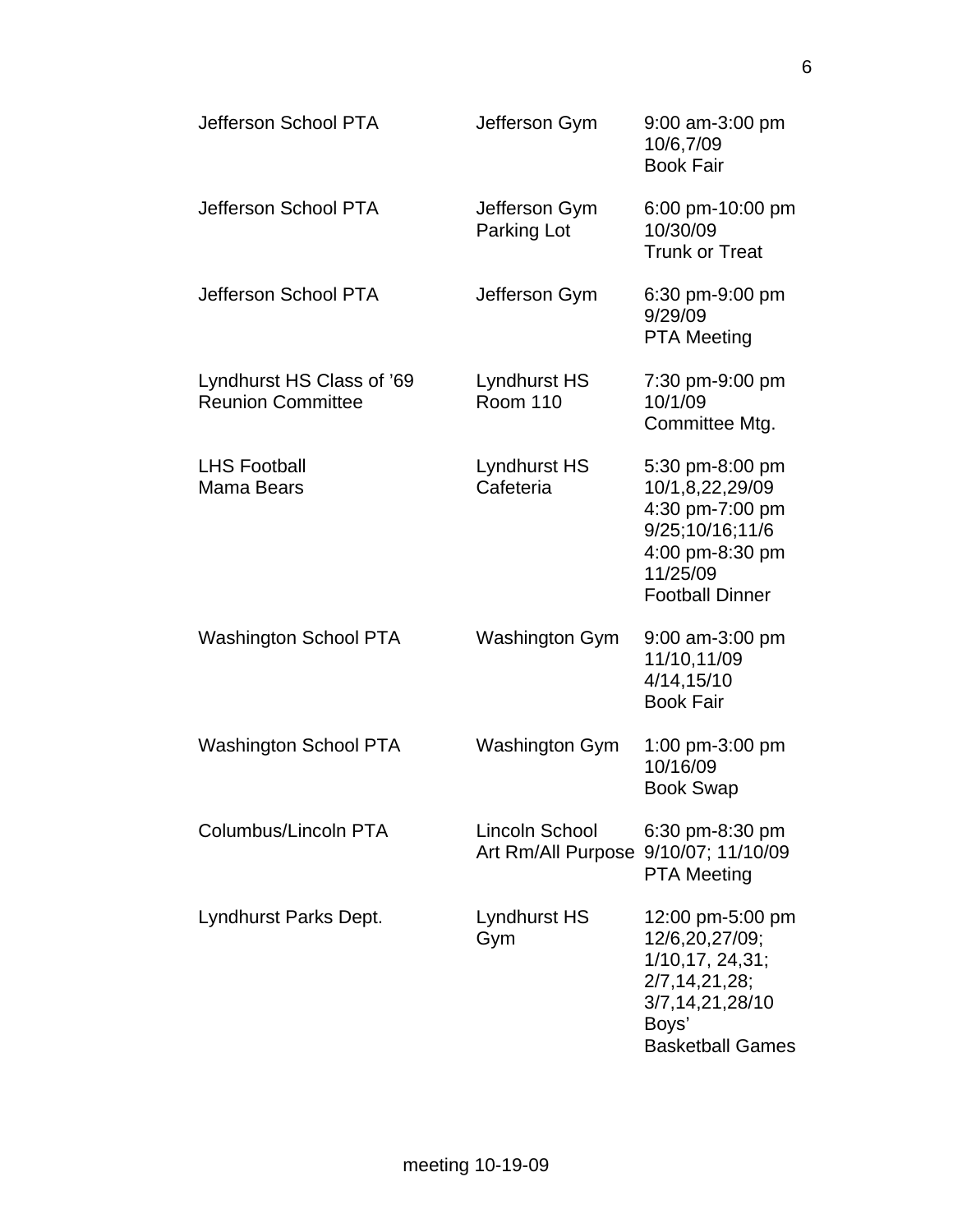| Lyndhurst Parks Dept.                    | <b>Lyndhurst HS</b><br>Gym                          | 3:00 pm-9:00 pm<br>12/5,12,19/09:<br>1/9, 16, 23, 30; 2/6,<br>13,20,27; 3/6,13,<br>20,27/10<br>Girls'<br><b>Basketball Games</b> |
|------------------------------------------|-----------------------------------------------------|----------------------------------------------------------------------------------------------------------------------------------|
| Lyndhurst Parks Dept.<br>Handicap League | Jefferson Gym                                       | 6:00 pm-8:00 pm<br>10/28; 11/4,11,18,<br>25/09<br>Soccer                                                                         |
| <b>Lyndhurst Recreation</b>              | <b>Lyndhurst HS</b><br>Gym, Classrooms<br>Cafeteria | 7:00 am-7:00 pm<br>12/13/09<br><b>Cheering Compet.</b>                                                                           |
| <b>Franklin School PTA</b>               | Franklin<br>Hallway                                 | 9:00 am-3:00 pm<br>11/23/09<br>Fundraiser                                                                                        |
| <b>Franklin School PTA</b>               | Franklin<br>Playground                              | 12:45 pm-2:45 pm<br>11/24 or 11/25/09<br>Walk-a-thon                                                                             |
| <b>Lyndhurst HS PTSA</b>                 | <b>Lyndhurst HS</b><br>Cafeteria                    | 7:00 pm-9:30 pm<br>2/20/10; 5/3/10<br>General Mtg.                                                                               |
| Jr. Rec. Football                        | <b>Lyndhurst HS</b><br>Auditorium                   | 6:00 pm-8:00 pm<br>10/16/09<br><b>Football Films</b>                                                                             |
| <b>Project Graduation</b>                | <b>Lyndhurst HS</b><br><b>Room 110</b>              | 7:30 pm-9:30 pm<br>11/23/09<br>Meeting                                                                                           |

4. BE IT RESOLVED, that the Lyndhurst Board of Education accept a donation of \$100.00 reward cards for each classroom teacher at Franklin School from WalMart. This donation came about through Mr. Ferschweiler, manager of the Secaucus store and a Franklin School parent who put Franklin School in nomination for the "Teacher Rewards" Program.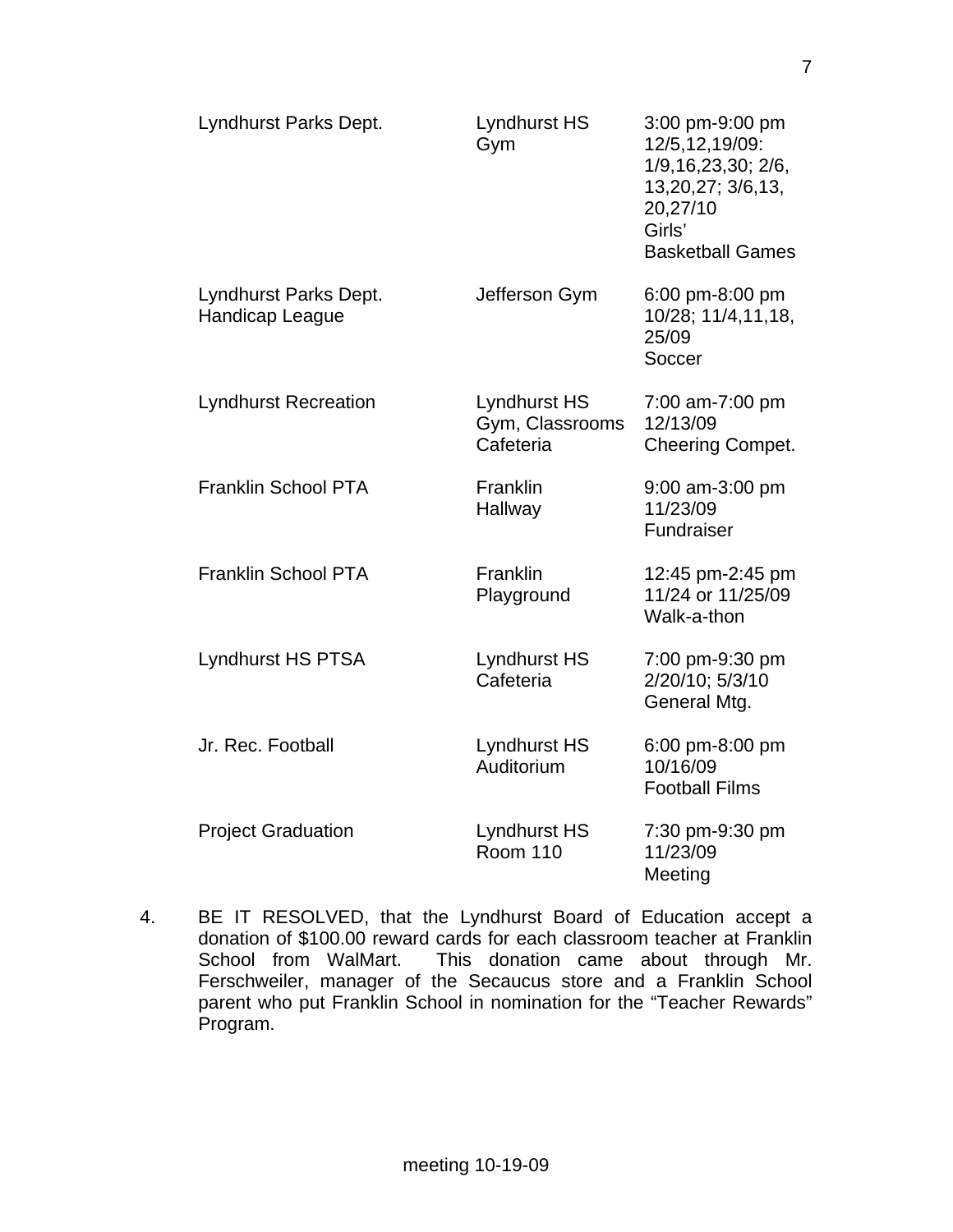# Student Activities and Recognition Committee

Any Board member who takes exception to any of the following listed actions under the category of Student Activities and Recognition may so indicate now and a separate motion for each of the excepted actions will be entertained.

Motion made by Joseph Shinnick second by Ronald Grillo that the following Student Activities and Recognition actions of the Board numbered 1 through 2 exception actions be adopted.

Roll Call For: (8) William Barnaskas, Louis Bilis, Anthony Castrovinci, Ronald Grillo, James Hooper, Joseph Shinnick, Ellen Young, Stephen Vendola. Absent: (1) Thomas DiMascio

- 1. BE IT RESOLVED, that the Lyndhurst Board of Education approve home instruction for one (1) student, subject to state approval.
- 2. BE IT RESOLVED, that the Lyndhurst Board of Education approve the Electronic Violence and Vandalism Reporting System (EVVRS) submitted to the state on July 16, 2009. A copy of the report discussed tonight will be on file at the Board Office.

#### Personnel Committee

Any Board member who takes exception to any of the following listed actions under the category of Personnel may so indicate now and a separate motion for each of the excepted actions will be entertained.

Motion made by Anthony Castrovinci second by William Barnaskas that the following Personnel actions of the Board numbered 1 through 13 exception actions be adopted.

Roll Call For: (8) William Barnaskas, Louis Bilis, Anthony Castrovinci, Ronald Grillo, James Hooper, Joseph Shinnick, Ellen Young, Stephen Vendola. Absent: (1) Thomas DiMascio

- 1. BE IT RESOLVED, at the recommendation of Joseph Abate, Jr., Superintendent of Schools, School Business Administrator, Board Secretary, that the Lyndhurst Board of Education appoint Perrin Mosca, as assistant football coach for the 2009 fall season at a stipend of \$7,107.00, subject to negotiations.
- 2. BE IT RESOLVED, at the recommendation of Joseph Abate, Jr., Superintendent of Schools, School Business Administrator, Board Secretary, that the Lyndhurst Board of Education rescind motion #8 from the 5/11/09 meeting. Motion to read: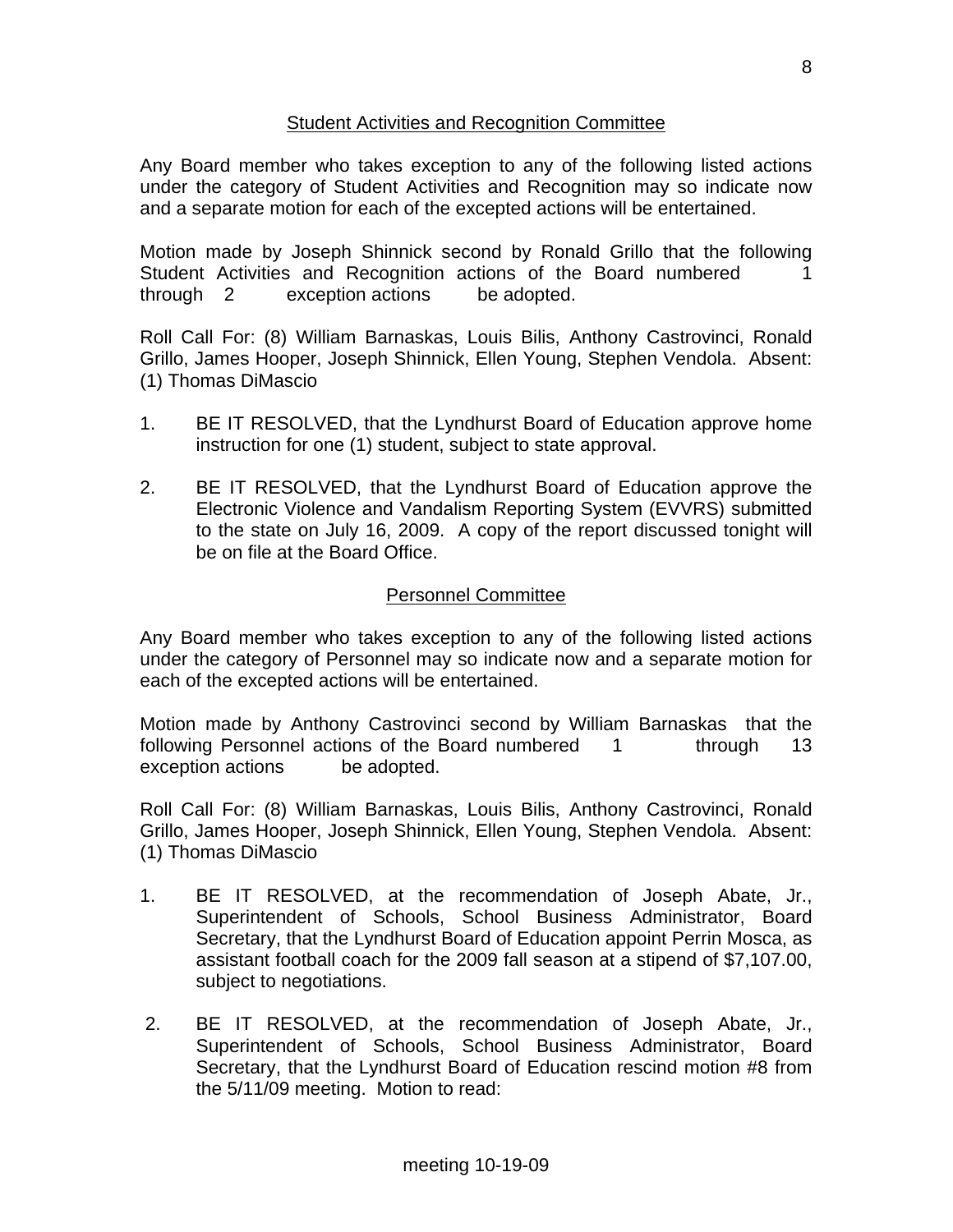BE IT RESOLVED, at the recommendation of Joseph Abate, Jr., Superintendent of Schools, School Business Administrator, Board Secretary, that the Lyndhurst Board of Education hire Sean Frew as a High School Science Teacher for the 2009-10 school year, effective date September 1, 2009, at a salary of \$44,635.00 (BA step 2), subject to negotiations. Employment will be provisional, subject to authorization approval for emergent hiring pending completion of criminal history background check, and subject to submission of all required application documents. This is a replacement position.

3. BE IT RESOLVED, at the recommendation of Joseph Abate, Jr., Superintendent of Schools, School Business Administrator, Board Secretary, that the Lyndhurst Board of Education place the following employees on the proper step of the salary guide.

| Jennifer Alvarez     | From: BA@\$45, 035 | To: MA@\$52,235<br>effective September 1, 2009, subject to negotiations    |
|----------------------|--------------------|----------------------------------------------------------------------------|
| <b>Timothy Mount</b> | From: MA@\$53.835  | To: MA+30@\$57.835<br>effective September 1, 2009, subject to negotiations |

- 4. BE IT RESOLVED, at the recommendation of Joseph Abate, Jr., Superintendent of Schools, School Business Administrator, Board Secretary, that the Lyndhurst Board of Education grant Diane Mitchell, 12 month secretary, tenure, effective November 17, 2009.
- 5. BE IT RESOLVED, at the recommendation of Joseph Abate, Jr., Superintendent of Schools, School Business Administrator, Board Secretary, that the Lyndhurst Board of Education approve the following stipend positions for the 2009-10 school year, subject to negotiations.

| <b>Columbus School</b><br><b>Computer Club</b><br><b>Student Council Co-Advisor</b><br><b>Student Council Co-Advisor</b>                                                                               | Danielle Sammarone<br>Meaghan Marmora<br>Linda Spence                                                                       | \$712.00<br>\$406.50<br>\$406.50                                     |
|--------------------------------------------------------------------------------------------------------------------------------------------------------------------------------------------------------|-----------------------------------------------------------------------------------------------------------------------------|----------------------------------------------------------------------|
| Lincoln School<br><b>Computer Club</b><br><b>Student Council Co-Advisor</b><br><b>Student Council Co-Advisor</b><br>Yearbook Co-Advisor<br><b>Yearbook Co-Advisor</b><br>8 <sup>th</sup> Grade Advisor | <b>Kelly Giaquinto</b><br>JoAnn Germann<br>Michele Slomienski<br>Elaine Turowski<br><b>Michael Rizzo</b><br>Elaine Turowski | \$712.00<br>\$406.50<br>\$406.50<br>\$406.50<br>\$406.50<br>\$650.00 |
| <b>Franklin School</b><br>Yearbook                                                                                                                                                                     | Michael Picardo                                                                                                             | \$813.00                                                             |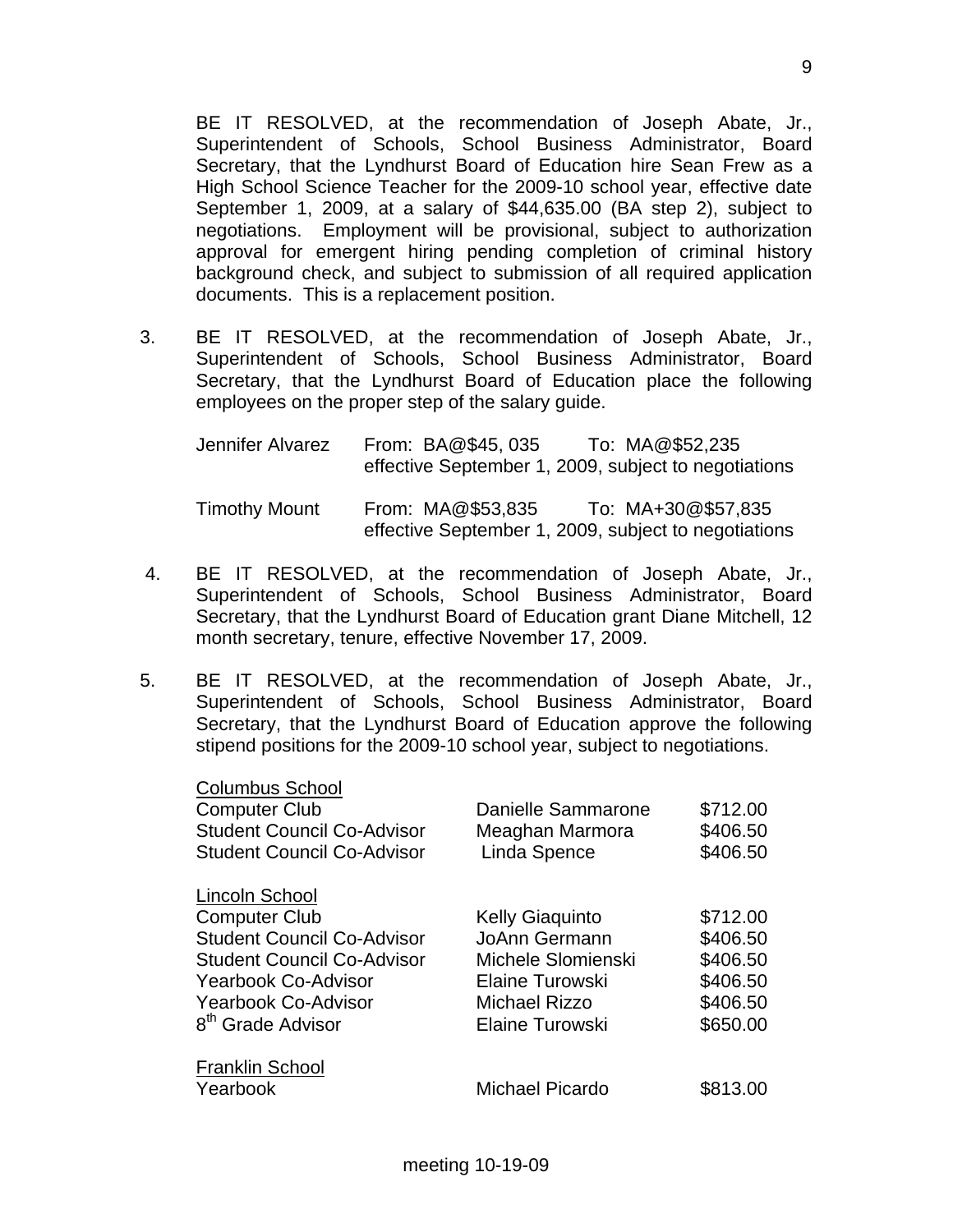| <b>Student Council</b>            | <b>Michael Picardo</b>    | \$813.00   |
|-----------------------------------|---------------------------|------------|
| <b>Computer Club</b>              | <b>Stacy Tulloch</b>      | \$712.00   |
| 8 <sup>th</sup> Grade Advisor     | Michael Picardo           | \$650.00   |
| Jefferson School                  |                           |            |
| <b>Computer Club</b>              | Staci Valentin            | \$712.00   |
| Drama Club                        | Darius Hughes             | \$712.00   |
| <b>Yearbook Co-Advisor</b>        | <b>Bri-Anne Estes</b>     | \$406.50   |
| <b>Yearbook Co-Advisor</b>        | <b>Cathy Rossi</b>        | \$406.50   |
| 8 <sup>th</sup> Grade Advisor     | Darius Hughes             | \$650.00   |
| <b>Student Council Co-Advisor</b> | <b>Bri-Anne Estes</b>     | \$406.50   |
| <b>Student Council Co-Advisor</b> | Cathy Rossi               | \$406.50   |
| Roosevelt School                  |                           |            |
| <b>District Chorus</b>            | Elena Wise                | \$1,972.00 |
| <b>District Spanish Club</b>      | Maria Rojas               | \$712.00   |
| <b>Computer Club</b>              | Marc Petruzziello         | \$712.00   |
| 8 <sup>th</sup> Grade Co-Advisor  | <b>Christine Leonardi</b> | \$325.00   |
| 8 <sup>th</sup> Grade Co-Advisor  | <b>Kristin Palmer</b>     | \$325.00   |
| <b>Yearbook Co-Advisor</b>        | James Day                 | \$406.50   |
| <b>Yearbook Co-Advisor</b>        | <b>Marc Petruzziello</b>  | \$406.50   |
| <b>Student Council Co-Advisor</b> | <b>Christine Leonardi</b> | \$406.50   |
| <b>Student Council Co-Advisor</b> | Elaine Sica               | \$406.50   |
| <b>Washington School</b>          |                           |            |
| 8 <sup>th</sup> Grade Advisor     | Paula Ellis               | \$650.00   |
| <b>Yearbook Co-Advisor</b>        | Jennifer Alvarez          | \$406.50   |
| <b>Yearbook Co-Advisor</b>        | <b>Susan Savino</b>       | \$406.50   |
| $P$ fudant Caunail Ca. Advisor    | Dobort Ciongorugo         | 0.100 E    |

- Student Council Co-Advisor Robert Giangeruso \$406.50 Student Council Co-Advisor Susan Savino \$406.50 Computer Club Co-Advisor Marilynn Minarovich \$356.00 Computer Club Co-Advisor Blake Spence \$356.00
- 6. BE IT RESOLVED, at the recommendation of Joseph Abate, Jr., Superintendent of Schools, School Business Administrator, Board Secretary, that the Lyndhurst Board of Education approve the following volunteers for the 2009-10 school year.

Franklin School Diane Dittamo **Angela DeCoro** Sharon Tortorello **Veronica Fulcher** Maria Kelly **Exelyn Arcentales**  Gail Gerbasio Charlene Melhem Carol Rivera **Rita Donaway** 

Linda Covello **Catherine Kavanagh-Knief** Doris Ann Pezzolla Lori-Morinho-Dobres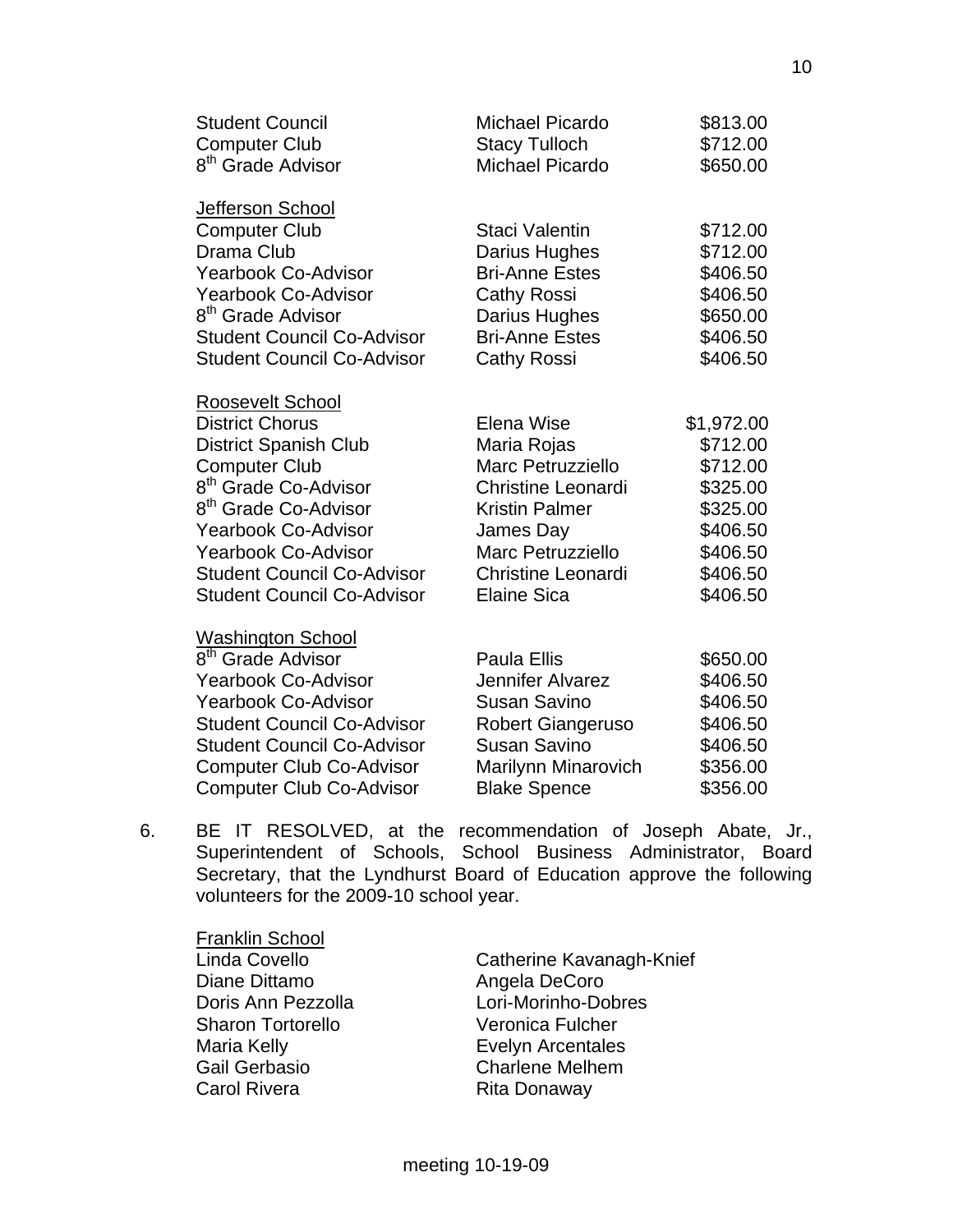Dawn Failace **Linda Stevens** Libera Wartel

#### Jefferson School/Jefferson Community School

 Jeneen Gino Maria Otto Anne Caffrey Erin Storer **Linda Logan** Flo Sellari Lisa Borino Helen Miragliotta Fatima Carriero Deborah Bentley Maria Kolon Maria Zaino Laura Canaris **Cliana Pacheco** Anne DeForge Karen Hughes **Tara Castellitto** Mary Henrichsen Lisa Marie Turano Christina DeGennaro Nadia Albert Lisa Kasper **Michelle Meola** Joann Krajnik **Michelle Meola** Rosemarie Cappiello Maria Lombardi Grace Nevin Angela Paserchia and Jennifer Fodera and Susan Consalvo Lynne Nerney Gina Scardino Tina Catalano Laura Henning Debbie Duffy Jeanne Gannon Danielle Barone Kerri Reed Sean Reed Tina Catalano Kristen Vetter Jamie D'Andrea Christian Freire **Laura Ferretti** Mrs. Alemany Elizabeth Lukasiewicz Elizabeth Romito Robin Sconfienza Guiseppa Held **Anna DiMascio** Margo Cassetta Florence Sellari Mary DiCrisci bullie Donohue Rose Cappiello Catherine Ferrer Chris Triguero Marie Fugel **Annette Caamano**  Rose Ann Almeida Laura Canaris Angeles Parada Stephanie Horvath Kim Henning Valerie Albecker

Roosevelt School Cathy Jewell Luann DiPisa Mrs. Auteri Mrs. Gedrimas Mrs. Pello Mrs. Ricigliano

Mrs. Volpe

Washington School

Maria Rodriguez Fran Casiano Denise Leonard Rose Ann Vargas Debbie Matarazzo Adrianna Aviles Eileen Cimicata Allison Martins Darlene Mayewski Karen O'Keefe

 Kerry Bouteloupt Josephine Lavignani Barbara Cilento Debbie DeRobertis Patti Woods Chris Ann Mustardo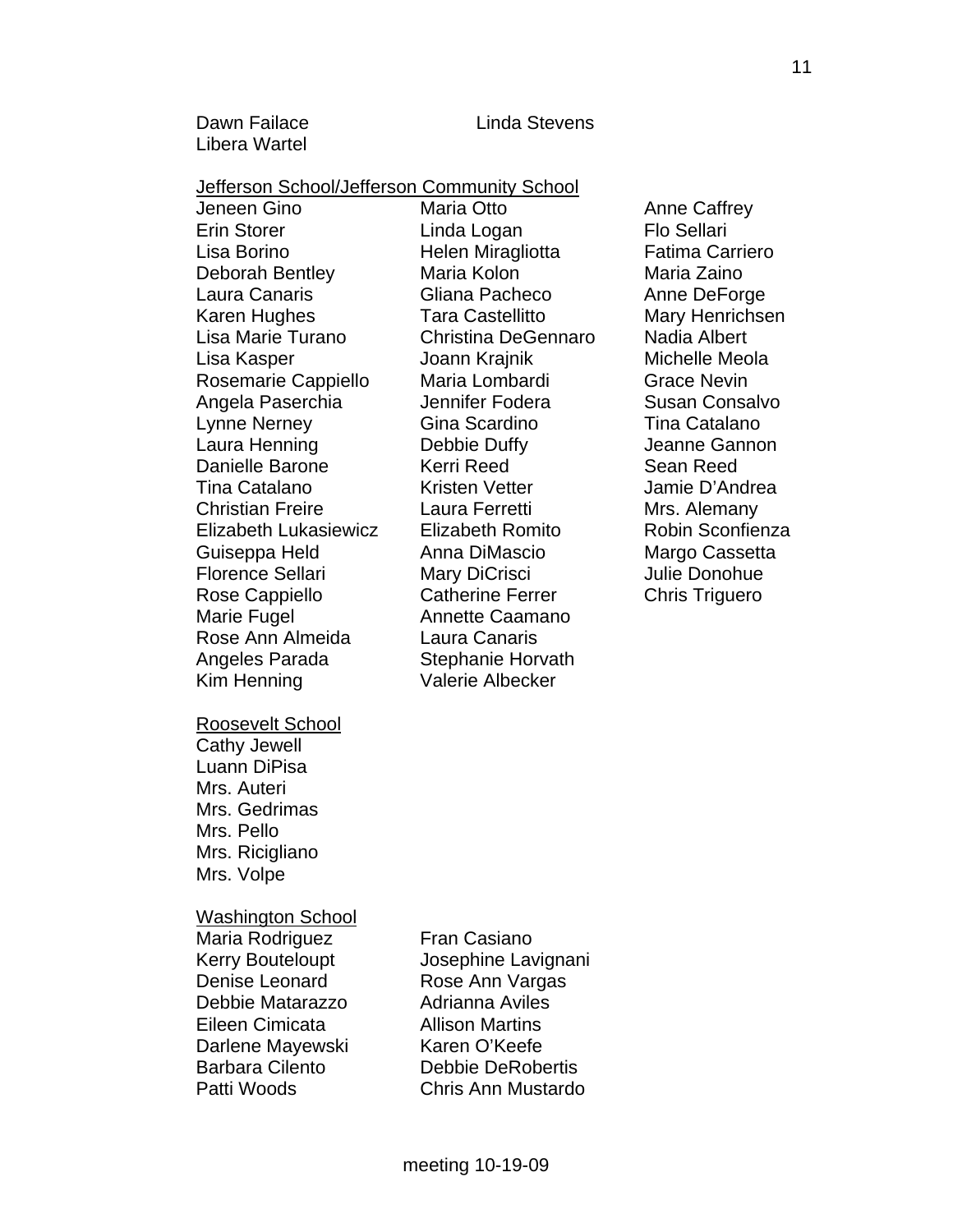| Deborah Spagnuolo        | Diana Ross              |
|--------------------------|-------------------------|
| Joann Grasso             | Vincenza Minervini      |
| Debbie Altieri           | <b>Yvonne Clemente</b>  |
| <b>Kristen Collette</b>  | Jennifer DeSanto        |
| Lena Mulokandova         | Neri Octubre            |
| Honya Stitzer            | <b>Cheryl Sutton</b>    |
| <b>JoAnn Tamburino</b>   | John Carbone            |
| <b>Maureen McDowall</b>  | Barbara O'Rourke        |
| Denise Morelli           | Doreen Beatrice         |
| <b>Kim Palestis</b>      | Kelly Keenan            |
| Pamela Hughes-Arciuch    | Lisa DeMarco            |
| Sadie Brubaker           | Manuela Isidor          |
| Deborah Araujo           | Deana McCann            |
| Sara Soto                | <b>Stephanie Lewis</b>  |
| Maria Panella            | Angela Kaden            |
| Rita Paolazzi            | <b>Elizabeth Romito</b> |
| <b>Christine Anthony</b> | Bernadette Montillo     |
| Joseph Miele             | <b>Kerry Coiro</b>      |
| <b>Valerie DePascale</b> | Karen Ruggier           |
| Doreus Masika            | April Bonilla           |

 7. BE IT RESOLVED, at the recommendation of Joseph Abate, Jr., Superintendent of Schools, School Business Administrator, Board Secretary, that the Lyndhurst Board of Education approve the following Professional Development Opportunities.

| Joseph Abate, Jr.<br>Dr. Tracey Stellato<br>Janice Martin<br><b>William Barnaskas</b><br><b>Anthony Castrovinci</b><br><b>Ronald Grillo</b><br>James Hooper<br>Joseph Shinnick<br>Stephen Vendola<br>Ellen Young | 10/28 - 30/09 NJSBA Convention<br>approx. \$880.00 ea.                            |
|------------------------------------------------------------------------------------------------------------------------------------------------------------------------------------------------------------------|-----------------------------------------------------------------------------------|
| Dr. Stellato<br>Asst. Supt.                                                                                                                                                                                      | 10/16/09, BCASA Meeting<br>approx. \$9.79                                         |
| Theresa Brennen<br>Roosevelt                                                                                                                                                                                     | 11/3/09, 1/20/10, 3/10/10, 5/12/10, PRISM,<br>Connected Math, approx. \$76.68 ea. |
| Susan Blankoff<br>Jefferson                                                                                                                                                                                      | 10/22/09, NJDOE Lesson Planning & Differentiation<br>approx. \$43.82              |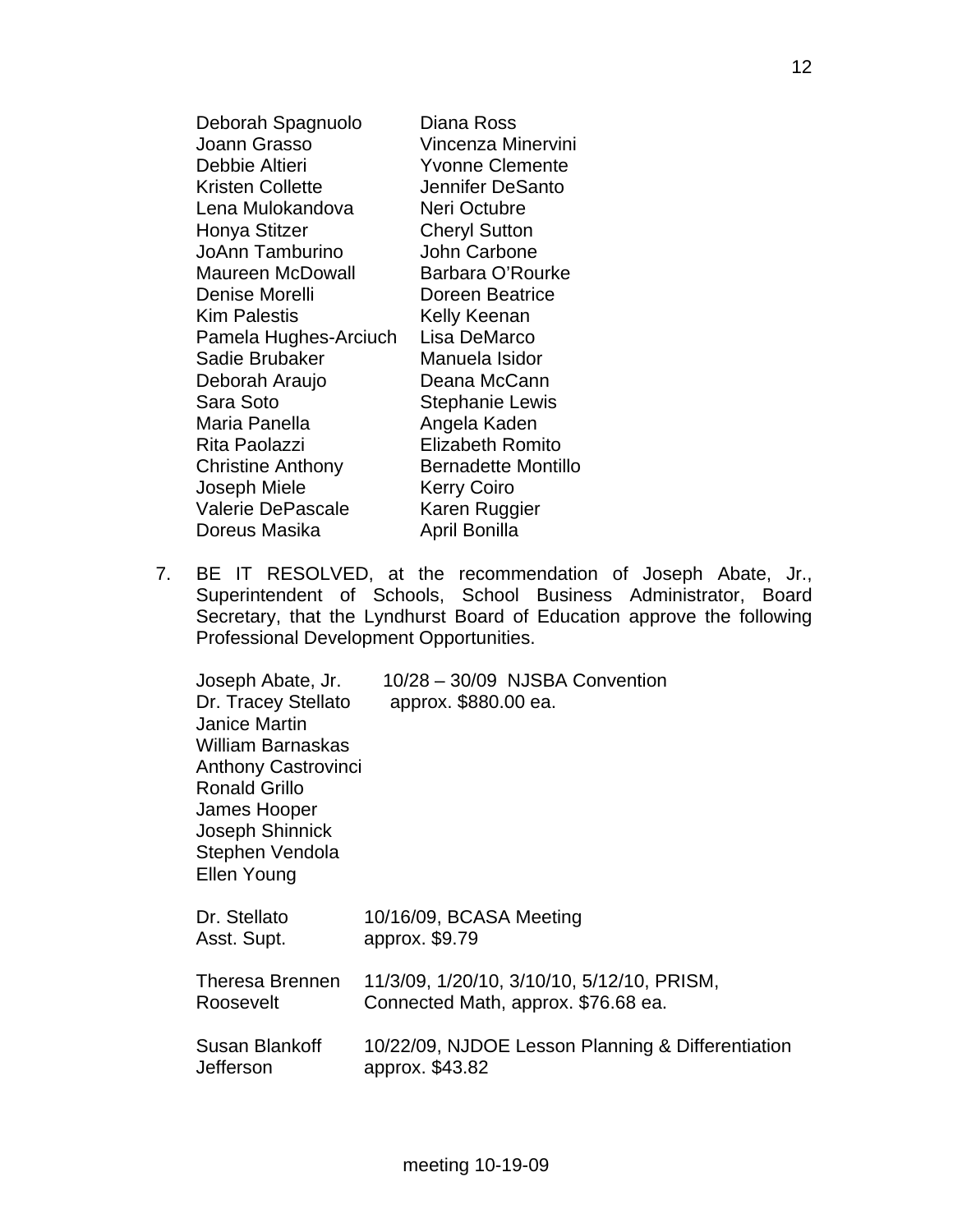|                               | 11/19&12/8/09, NJDOE Formative<br>Assessment<br>Workshop, approx. \$87.64                                                                                                                              |
|-------------------------------|--------------------------------------------------------------------------------------------------------------------------------------------------------------------------------------------------------|
| Shauna DeMarco<br><b>HS</b>   | 11/19/09, PGC Advisor Training<br>approx. \$100.00                                                                                                                                                     |
| <b>Brian Fuschetto</b><br>HS  | 11/19/09, PGC Advisor Training<br>approx. \$100.00                                                                                                                                                     |
| Lauren Gash<br>Sp. Srvs.      | 11/16/09, Dealing w/Difficult Parents of Students<br>w/Special Needs, approx. \$25.00                                                                                                                  |
| <b>HS</b>                     | Anthony Immediate 11/11/09, Coaching Clinic, NJHS Coaching<br>Fundamentals Course, approx. \$78.90                                                                                                     |
| Lisa Klein<br>Supervisor      | 11/19,22/09, 2009 NCTE Annual Convention<br>approx. \$1,000.00                                                                                                                                         |
| Marlene Krupp<br>Supervisor   | 10/15,16/09, 21 <sup>st</sup> Annual AMTNJ Conference<br>approx. \$296.84<br>10/29/09, NJ Math Supervisors Roundtable<br>approx. \$22.25<br>11/11/09, Walk Throughs FEA Conference<br>approx. \$195.05 |
| Jennie Macker<br>Jefferson    | 9/25/09, Sandy Hook Bay on Board<br>approx. \$35.60<br>10/16/09, AMTNJ Conference,<br>approx. \$\$35.60                                                                                                |
| <b>Tracy Miele</b><br>Lincoln | 10/22/09, 12/2/09, 1/12/10, 2/25/10, 3/26/10,<br>4/21/10, 5/25/10, BCCTG Meeting<br>approx. \$129.71                                                                                                   |
| Laura Marinelli<br>Supervisor | 11/11/09, Walk Through FEA Conference<br>approx. \$195.05                                                                                                                                              |
| Ellen Nangle<br><b>HS</b>     | 11/10/09, 12/18/09, Connecting HS Math<br>w/Connected Math, approx. \$70.00 ea.                                                                                                                        |
| Danitza Ricigliano<br>HS      | 11/19/09, Formative Workshop, Part 1<br>approx. \$13.22<br>12/8/09, Formative Assessment Part 2<br>approx. \$13.22                                                                                     |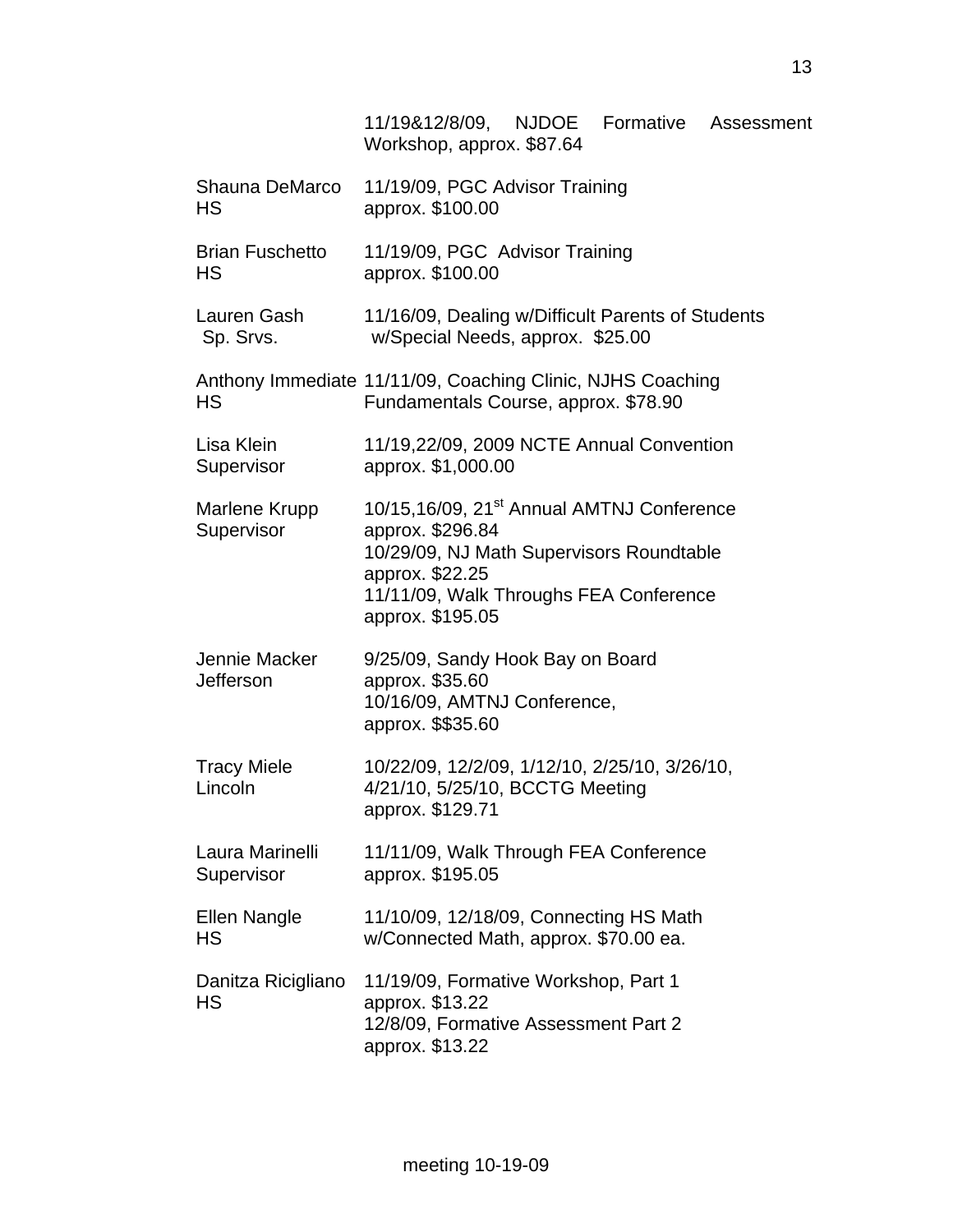| Janet Ricigliano<br><b>HS Nurse</b>    | 12/2/09, Hot Topics In Adolescence<br>approx. \$70.00                                                                                                                                                                                                                                                                                       |
|----------------------------------------|---------------------------------------------------------------------------------------------------------------------------------------------------------------------------------------------------------------------------------------------------------------------------------------------------------------------------------------------|
| Caterina Rossi<br>Jefferson            | 9/25/09, Sandy Hook Bay on Board<br>approx. \$35.60                                                                                                                                                                                                                                                                                         |
| Joseph Sabato<br><b>HS Principal</b>   | 10/8/09, NJ Secondary Ed Redesign Reform<br>for the 21 <sup>st</sup> Century, approx. \$120.00                                                                                                                                                                                                                                              |
| Elaine Sica<br><b>Roosevelt Nurse</b>  | 12/2/09, Hot Topics in Adolescence<br>approx. \$70.00                                                                                                                                                                                                                                                                                       |
| Sarah Smietana<br>HS                   | 11/10/09, 12/15/09, Connecting HS Math<br>w/Connected Math Program, approx. \$74.45 ea.                                                                                                                                                                                                                                                     |
| <b>Shannon Stuiso</b><br>Wash/Franklin | 9/22/09, CMP2 Grade 7, approx. \$77.12<br>9/23/09, CMP2 Grade 8, approx. \$77.12<br>10/27/09, CMP 2 Comparing and Scaling<br>approx. \$77.12<br>10/28/09, CMP2 Growing, Growing, Growing<br>approx. \$77.12<br>12/8/09, CMP2 Accentuate the Negative<br>approx. \$77.12<br>12/9/09, CMP2 Frogs, Fleas, and Painted Cubes<br>approx. \$77.12 |
| Patricia Vasto<br>HS                   | 12/2/09, Hot Topics In Adolescence<br>approx. \$70.00                                                                                                                                                                                                                                                                                       |
| Marilyn Vitiello<br>Sp. Srvs.          | 11/19/09, Attention Deficit Hyperactivity<br>Disorder, approx. \$5.78                                                                                                                                                                                                                                                                       |

 8. BE IT RESOLVED, at the recommendation of Joseph Abate, Jr., Superintendent of Schools, School Business Administrator, Board Secretary, that the Lyndhurst Board of Education approve the following for the 2009-10 school year. Employment will be provisional, subject to authorization approval for emergent hiring pending completion of criminal history background check, and subject to submission of all required application documents.

| sub classroom aide or 1:1 sub aide |
|------------------------------------|
| part-time custodian                |
| sub custodian                      |
| sub custodian                      |
| sub custodian                      |
| sub lunch aide                     |
|                                    |

14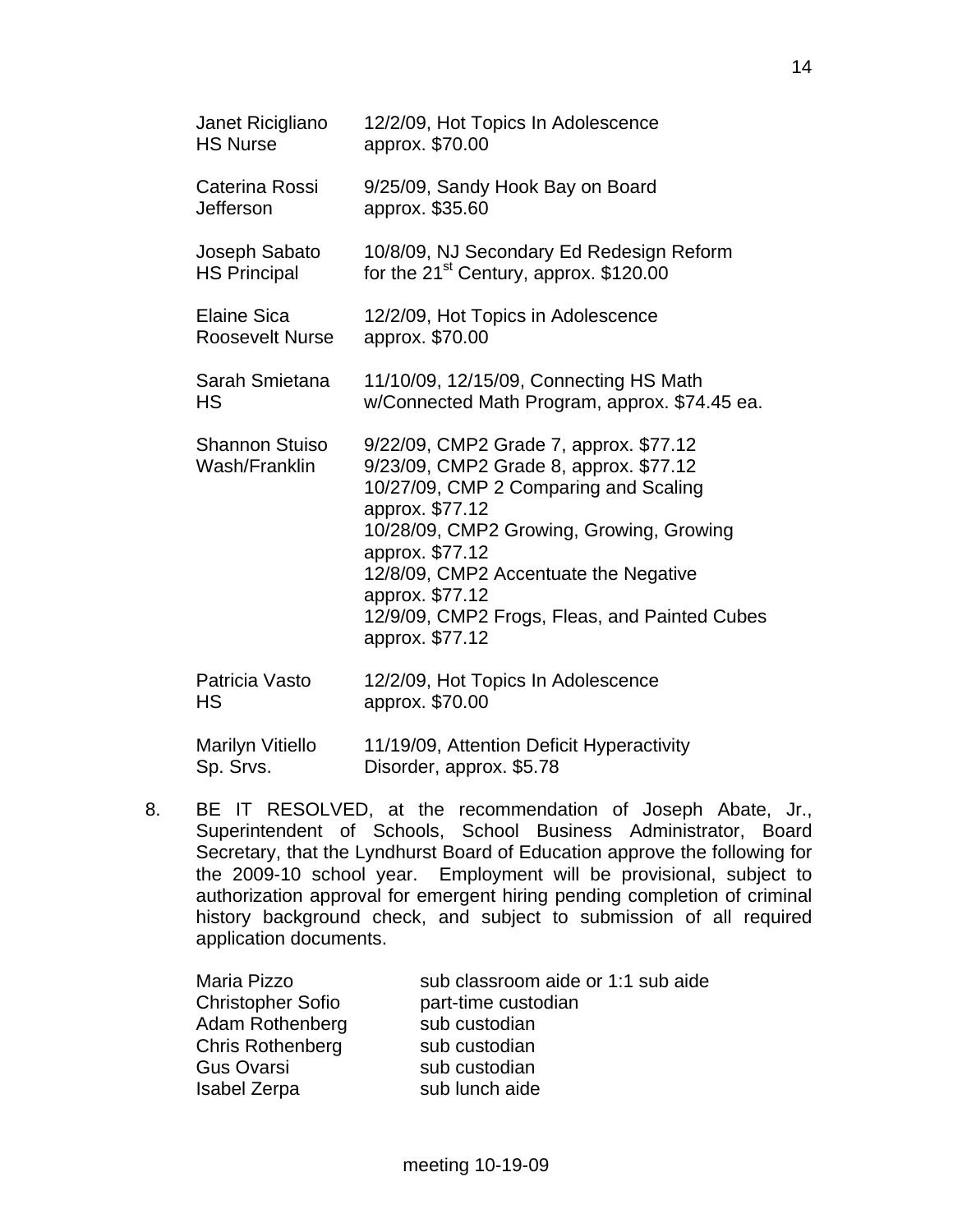| Barbara Moraski    | <b>BCCP</b> sub      |
|--------------------|----------------------|
| Alice Schem        | <b>ACCP/BCCP sub</b> |
| Mercedes Morejon   | <b>ACCP/BCCP sub</b> |
| Maria Martinez     | <b>ACCP/BCCP sub</b> |
| Josephine Silletti | <b>ACCP/BCCP sub</b> |

 9. BE IT RESOLVED, at the recommendation of Joseph Abate, Jr., Superintendent of Schools, School Business Administrator, Board Secretary, that the Lyndhurst Board of Education grant permission to the following college students to do their observation and practicum in the Lyndhurst Public Schools in order to fulfill their course requirements.

| Mariela Arcentales<br><b>Kean University</b>    | Observation, one class period<br>10/13/09, Elem./HS 1<br>Art                  |
|-------------------------------------------------|-------------------------------------------------------------------------------|
| Lisa Polito<br>Montclair State Univ.            | Observation, 3 classes, 9/16, 18, 23/09<br>Franklin School, grade 7           |
| Renee Rostek<br>Jersey City University          | Observation, 30 hours, starting 10/2/09<br>Franklin, grade 1                  |
| Stacie Sochaski<br><b>Caldwell College</b>      | Observation, 30 hours, starting 10/9/09<br>Roosevelt, grade 4                 |
| Ahinoa Otero<br><b>Kean University</b>          | <b>Junior Practicum, Prek</b><br>January 19 - May 10, 2010                    |
| <b>Robert Foster</b><br><b>Caldwell College</b> | Observation, 9 hours<br>Franklin & Washington, grade 8<br>Washington, grade 4 |

- 10. BE IT RESOLVED, at the recommendation of Joseph Abate, Jr., Superintendent of Schools, School Business Administrator, Board Secretary, that the Lyndhurst Board of Education post for one (1) 12 month secretary position.
- 11. BE IT RESOLVED, at the recommendation of Joseph Abate, Jr., Superintendent of Schools, School Business Administrator, Board Secretary, that the Lyndhurst Board of Education approve the attached job description for K-12 Head Teacher and immediately post for the position.
- 12. BE IT RESOLVED, at the recommendation of Joseph Abate, Jr., Superintendent of Schools, School Business Administrator, Board Secretary, that the Lyndhurst Board of Education appoint Jennifer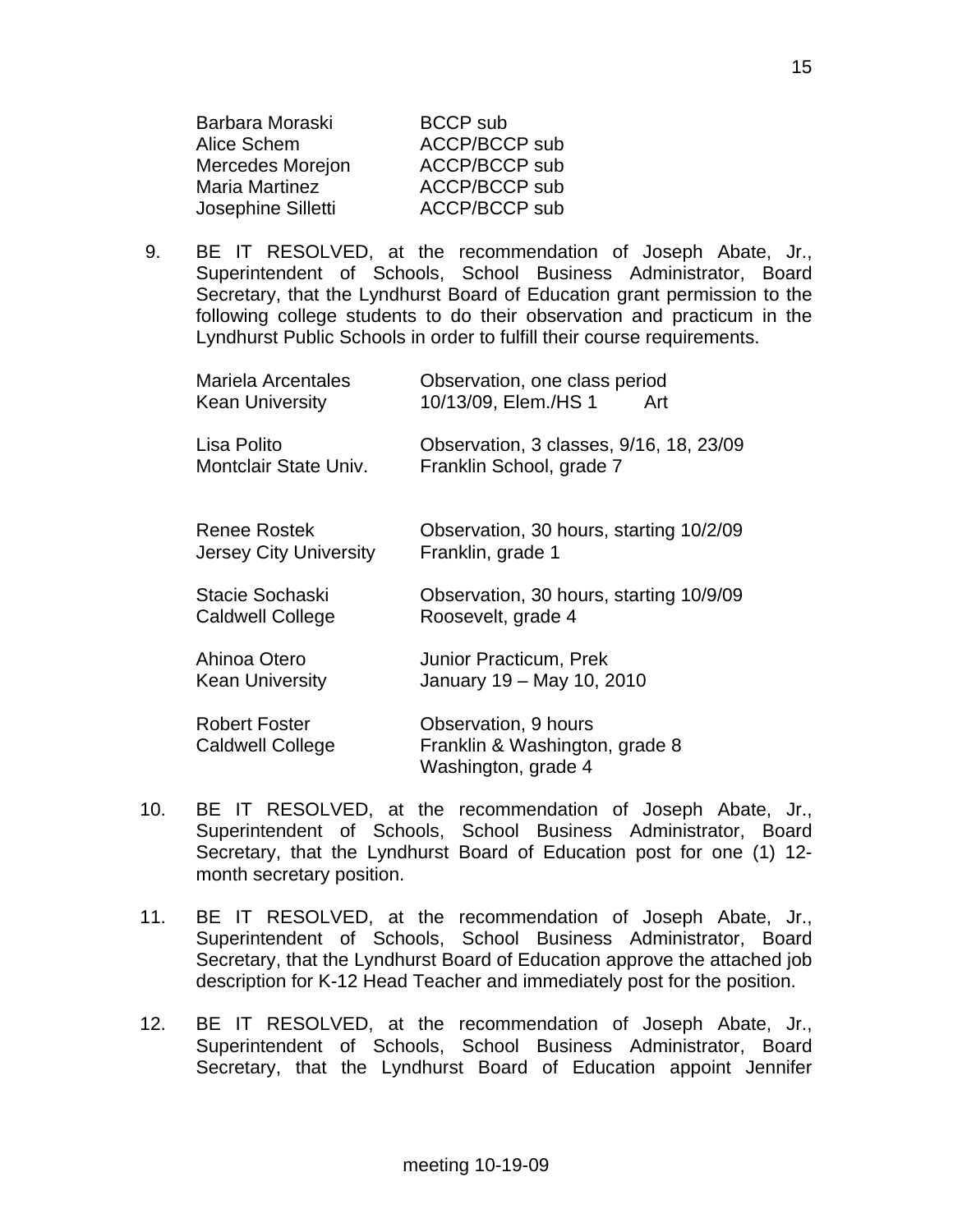Paterno, as assistant swimming coach for the 2009-10 winter season, stipend subject to negotiations.

13. BE IT RESOLVED, at the recommendation of Joseph Abate, Jr., Superintendent of Schools, School Business Administrator, Board Secretary, that the Lyndhurst Board of Education approve the attached list of substitute teachers for the 2009-10 school year. Employment will be provisional, subject to authorization approval for emergent hiring pending completion of criminal history background check, and subject to submission of all required application documents.

# **Superintendent's Report**

1. I recommend that the school district be closed in the following order should the Lyndhurst Board of Education not use its three (3) scheduled emergency days, 2009-10.

> May 28, 2010 May 27, 2010 June 1, 2010

\*Dates will occur in the above-noted priority order.

 In the event the District uses more than its emergency three (3) days, the Lyndhurst Board of Education will open in the following order.

> April 9, 2010 April 8, 2010 April 7, 2010 April 6, 2010 April 5, 2010

# Public Comments

Agenda Items None

Non-Agenda Items None

# Adjournment

Motion by Ronald Grillo second by Joseph Shinnick and unanimously carried, the meeting was adjourned at 8:12 p.m.